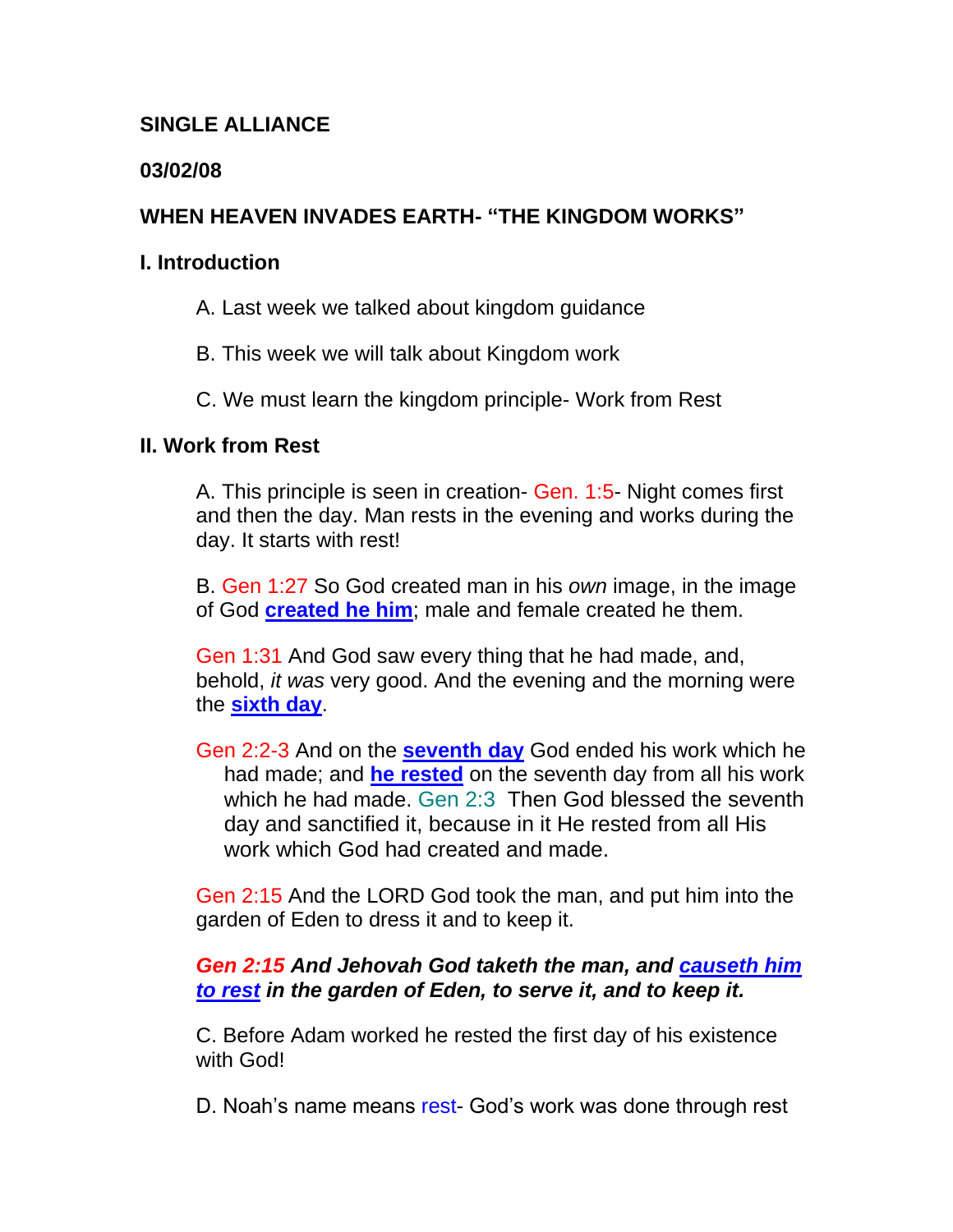E. (Psa 132:8) Arise, O Lord, to Your resting place, You and the ark of Your strength.

F. Jesus rested for thirty years and labored for three. Jesus did not do miracles until He was endued from on High. His first miracle was in Cana of Galilee.

G. Ephesians 2:8-9- Grace is God working for you. Grace empowers to do good works

H. **Mat 11:28** "Come to Me, all who are weary and heavy-laden, and I will give you rest. Rest is a gift. Grace empowers to work

Mat 11:29 "Take My yoke upon you and learn from Me, for I am gentle and humble in heart, and YOU WILL FIND REST FOR YOUR SOULS.

Mat 11:30 "For My yoke is easy and My burden is light."

I. Jesus said to cease from your labors and rest in Him, then take up His yoke to work with His strength!

J. Luke 10:38-42- Martha worked hard by became frazzled, Mary rested at Jesus feet and listened to His word

K. Jesus was not telling us that we should not work, but that kingdom work comes from rest

L. Mark 14:3-9- Mary did a good work that endured! She anointed Jesus for burial because she had heard and believed what Jesus said. Jesus said it was a good work and that it would endure for all time!

L. A believers work is called fruit. This is because of the principle of work from rest.

1. Joh 15:2 Fruit, more fruit

2. Joh 15:5 Much fruit

3. John 15:16- Fruit remains

## **III. Divine Rest that produces fruit**